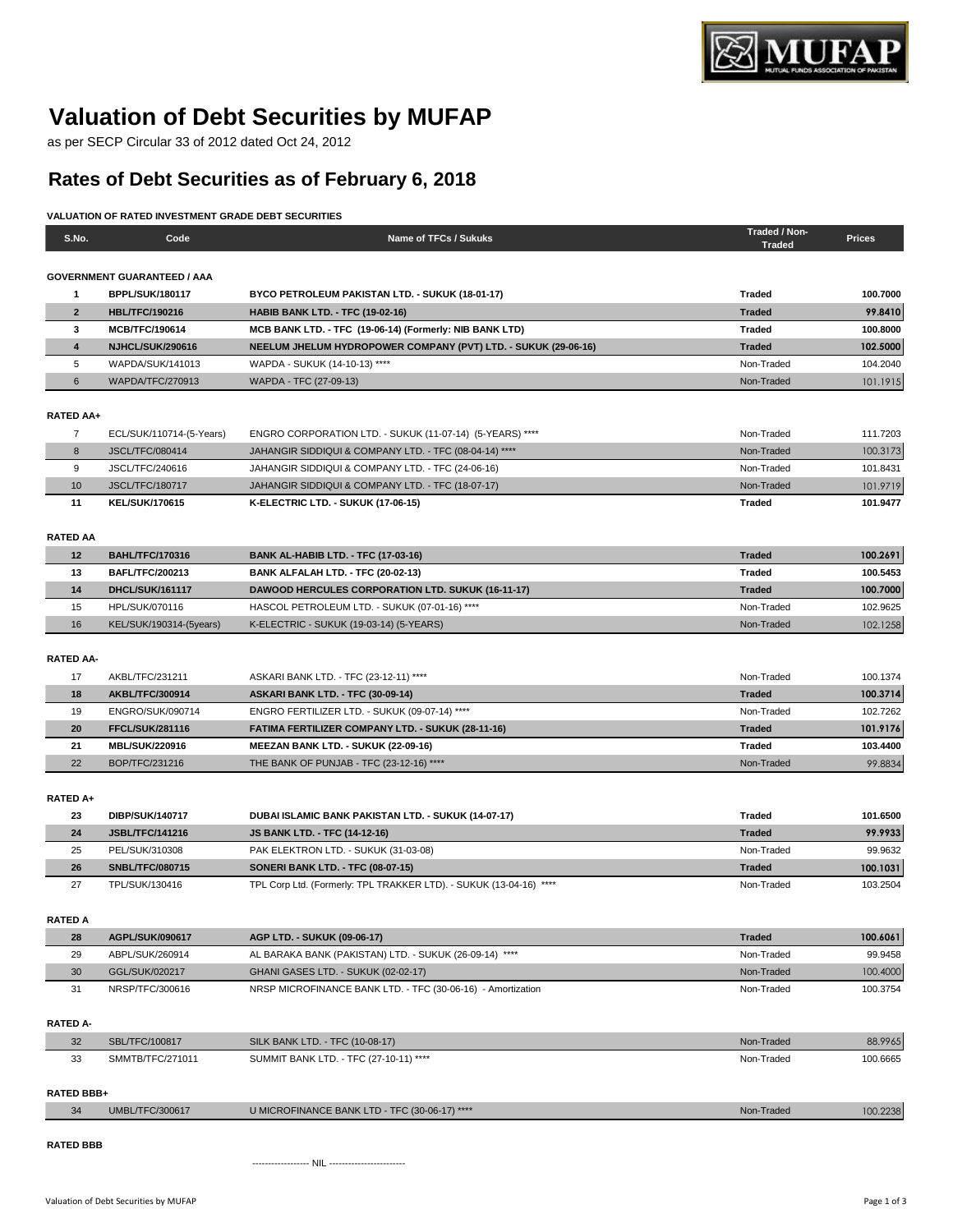

------------------ NIL ------------------------

#### **VALUATION OF RATED NON-INVESTMENT GRADE DEBT SECURITIES**

| S.No. | Code | <b>TFCs and Sukuks</b> | Traded / Non-<br>Traded |  |
|-------|------|------------------------|-------------------------|--|
|       |      |                        |                         |  |

#### **VALUATION OF NON-RATED INVESTMENT GRADE DEBT SECURITIES**

| S.No. | Code | <b>TFCs and Sukuks</b> | Traded / Non-<br><b>Traded</b> |
|-------|------|------------------------|--------------------------------|
|       |      |                        |                                |

#### **VALUATION OF NON-RATED DEBT SECURITIES**

| S.No. | <b>Code</b> | <b>TFCs and Sukuks</b> | Traded / Non-<br><b>Traded</b> |
|-------|-------------|------------------------|--------------------------------|
|       |             |                        |                                |

#### **VALUATION OF NON-PERFORMING DEBT SECURITIES**

| S.No.            | Code                    | <b>TFCs and Sukuks</b>                                     | <b>Non-Performing Since</b> | Traded / Non-<br><b>Traded</b> |            |
|------------------|-------------------------|------------------------------------------------------------|-----------------------------|--------------------------------|------------|
| 1                | PAFL/TFC/291107         | AGRITECH LTD. - TFC (29-11-07)                             | Jun 14, 2010                | Non-Traded                     | A/C to NPA |
| $\overline{2}$   | PAFL/TFC/140108         | <b>AGRITECH LTD. - TFC (14-01-08)</b>                      | Aug 02, 2010                | Non-Traded                     | A/C to NPA |
| 3                | PAFL/SUK/060808         | AGRITECH LTD. - SUKUK (06-08-08)                           | Aug 23, 2010                | Non-Traded                     | A/C to NPA |
| $\overline{4}$   | PAFL/TFC/011208         | AGRITECH LTD. - TFC (01-12-08)                             | Jun 16, 2010                | Non-Traded                     | A/C to NPA |
| 5                |                         | AGRITECH LTD (11%) - TFC (01-07-11)                        | Jan 17, 2012                | Non-Traded                     | A/C to NPA |
| 6                |                         | AGRITECH LTD (0%) - TFC (01-07-11)                         | Jan 17, 2012                | Non-Traded                     | A/C to NPA |
| $\overline{7}$   | AZLC/TFC/050907         | ALZAMIN LEASING CORPORATION LTD. - TFC (05-09-07)          | May 17, 2012                | Non-Traded                     | A/C to NPA |
| $\bf 8$          | AZLM/TFC/120508         | AL-ZAMIN LEASING MODARABA LTD. - TFC (12-05-08)            | Aug 26, 2010                | Non-Traded                     | A/C to NPA |
| $\boldsymbol{9}$ | AML/SUK/120108          | AMTEX LTD. - SUKUK (21-01-08)                              | Jan 06, 2011                | Non-Traded                     | A/C to NPA |
| 10               | ATML/SUK/150408         | ARZOO TEXTILE MILLS LTD. - SUKUK (15-04-08)                | Jan 02, 2010                | Non-Traded                     | A/C to NPA |
| 11               | ANL/TFC/200905          | AZGARD NINE LTD. - TFC (20-09-05)                          | May 19, 2010                | Non-Traded                     | A/C to NPA |
| 12               | ANL/TFC/041207          | AZGARD NINE LTD. - TFC (04-12-07) PP                       | Jun 21, 2010                | Non-Traded                     | A/C to NPA |
| 13               | ANL/TFC/280612          | AZGARD NINE LTD. - TFC (28-06-12) (Zero Coupon)            | Dec 07, 2012                | Non-Traded                     | A/C to NPA |
| 14               | BRRGM/TFC/070708        | BRR GUARDIAN MODARABA (07-07-08)                           | Jan 26, 2015                | Non-Traded                     | A/C to NPA |
| 15               | <b>BNL/TFC/301108</b>   | BUNNY'S LTD. - TFC (30-11-08)                              | Jun 15, 2011                | Non-Traded                     | A/C to NPA |
| 16               | DCL/TFC/                | DEWAN CEMENT LTD.                                          | Jan 09, 2009                | Non-Traded                     | A/C to NPA |
| 17               | EHL/SUK/311207          | EDEN HOUSING LTD. - SUKUK (31-12-07)                       | Jan 15, 2013                | Non-Traded                     | A/C to NPA |
| 18               | EHL/SUK/310308          | EDEN HOUSING LTD. - SUKUK (31-03-08)                       | May 06, 2011                | Non-Traded                     | A/C to NPA |
| 19               | FDIBL/TFC/110907        | FIRST DAWOOD INVESTMENT BANK LTD. - TFC (11-09-07)         | Sep 27, 2010                | Non-Traded                     | A/C to NPA |
| 20               | NAEL/TFC/150507         | NEW ALLIED ELECTRONIC (15-05-07)                           | Jan 09, 2009                | Non-Traded                     | A/C to NPA |
| 21               | NAEL/SUK/270707         | NEW ALLIED ELECTRONIC - SUKUK (27-07-07)                   | Jan 09, 2009                | Non-Traded                     | A/C to NPA |
| 22               | NAEIL/SUK/031207        | NEW ALLIED ELECTRONIC - SUKUK (03-12-07)                   | Jan 09, 2009                | Non-Traded                     | A/C to NPA |
| 23               | PACE/TFC/150208         | PACE (PAKISTAN) LTD. - TFC (15-02-08)                      | Sep 05, 2011                | Non-Traded                     | A/C to NPA |
| 24               | PHO/TFC/311208          | PAK HY-OILS LTD. - TFC (31-12-08)                          | Jan 21, 2010                | Non-Traded                     | A/C to NPA |
| 25               | QTML/SUK/260908         | QUETTA TEXTILE MILLS LTD. - SUKUK (26-09-08)               | Apr 11, 2012                | Non-Traded                     | A/C to NPA |
| 26               | SPLC/TFC/130308         | SAUDI PAK LEASING COMPANY LTD. - TFC (13-03-08)            | Apr 30, 2014                | Non-Traded                     | A/C to NPA |
| 27               | SLCL/TFC/280306         | SECURITY LEASING CORPORATION LTD. - PPTFC (28-03-06)       | Aug 15, 2014                | Non-Traded                     | A/C to NPA |
| 28               | <b>SLCL/SUK/010607</b>  | SECURITY LEASING CORPORATION LTD. - SUKKUK (01-06-07) - I  | Aug 07, 2014                | Non-Traded                     | A/C to NPA |
| 29               | SLCL/SUK/190907         | SECURITY LEASING CORPORATION LTD. - SUKKUK (19-09-07) - II | Apr 03, 2012                | Non-Traded                     | A/C to NPA |
| 30               | <b>SGML/TFC/220908</b>  | SHAKARGANJ MILLS LTD. - TFC (22-09-08)                     | Nov 24, 2009                | Non-Traded                     | A/C to NPA |
| 31               | SPL/SUK/190808          | SITARA PEROXIDE LTD. - SUKUK (19-08-08)                    | Jun 15, 2010                | Non-Traded                     | A/C to NPA |
| 32               | TELE/TFC/270505         | TELECARD LTD. - TFC (27-05-05)                             | Jun 13, 2011                | Non-Traded                     | A/C to NPA |
| 33               | TSHM/SUK/250808         | THREE STAR HOSIERY - SUKUK (25-06-08)                      | Jun 11, 2010                | Non-Traded                     | A/C to NPA |
| 34               | <b>TRIBL/TFC/040708</b> | TRUST INVESTMENT BANK LTD. - TFC (04-07-08)                | Oct 18, 2012                | Non-Traded                     | A/C to NPA |
| 35               | WTL/TFC/071008          | WORLDCALL TELECOM LTD. - TFC (07-10-08)                    | Nov 08, 2012                | Non-Traded                     | A/C to NPA |

\* Price has been calculated after apply maximum markup of 500 basis points to the calculated yield as provided under SECPs Circular No.33 of 2012.

\*\*\*\* Yield calculated as per the Board recommended format. Approved on 26th July, 2011 BOD.